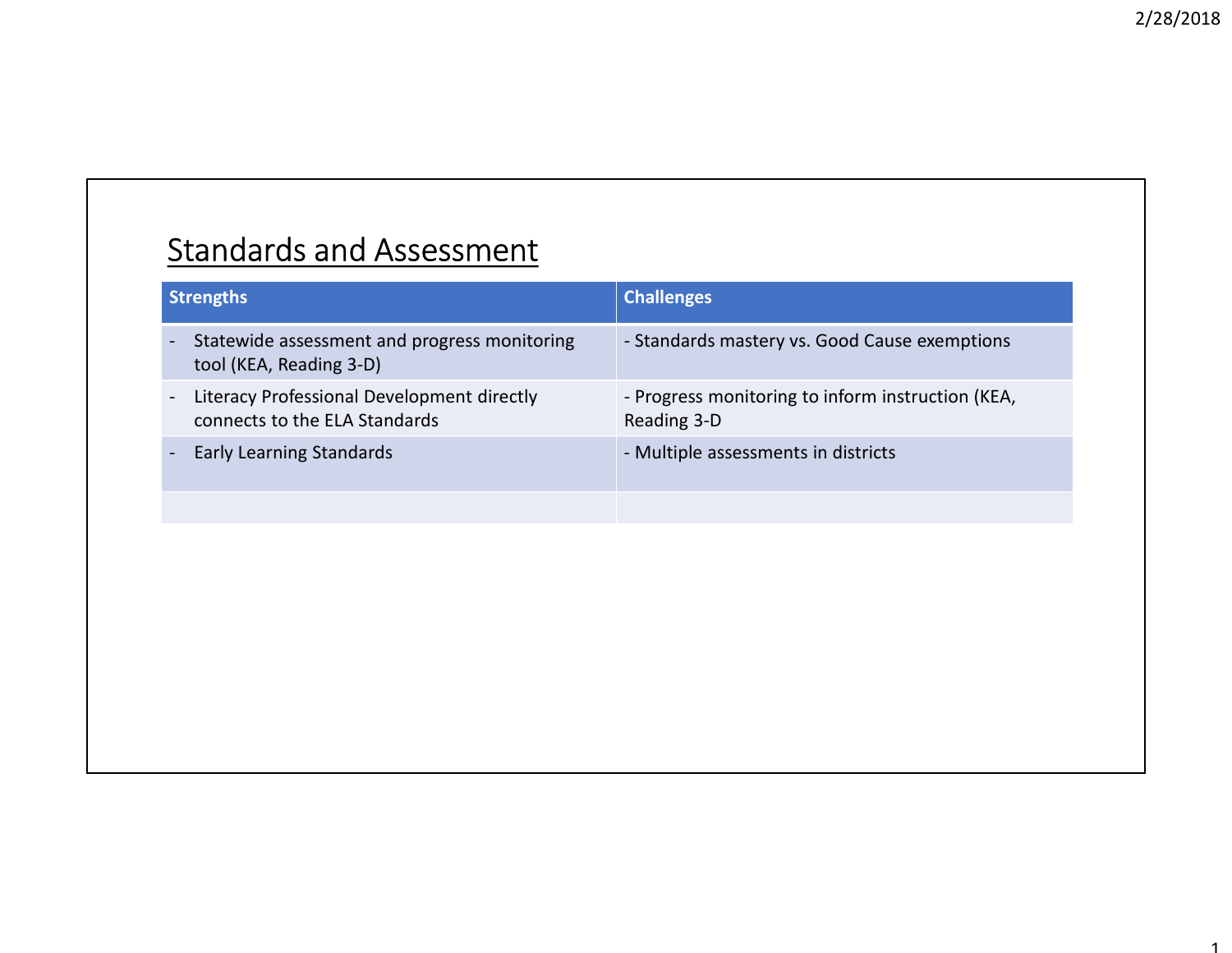#### Data-Driven Improvement and Outcomes

| Data-Driven Improvement and Outcomes                                                    |                                                                                                                     |
|-----------------------------------------------------------------------------------------|---------------------------------------------------------------------------------------------------------------------|
| <b>Strengths</b>                                                                        | <b>Challenges</b>                                                                                                   |
| -Common data gathered statewide                                                         | - Moving beyond compliance to embed instruction                                                                     |
| -Formative Data that informs instruction (Progress<br>monitoring for K-3 Literacy, KEA) | Getting and using data to inform instruction<br>$\blacksquare$<br>Growth vs proficiency<br>$\overline{\phantom{a}}$ |
| -EVAAS - Education Value-Added Assessment System                                        |                                                                                                                     |
|                                                                                         |                                                                                                                     |
|                                                                                         |                                                                                                                     |
|                                                                                         |                                                                                                                     |
|                                                                                         |                                                                                                                     |
|                                                                                         |                                                                                                                     |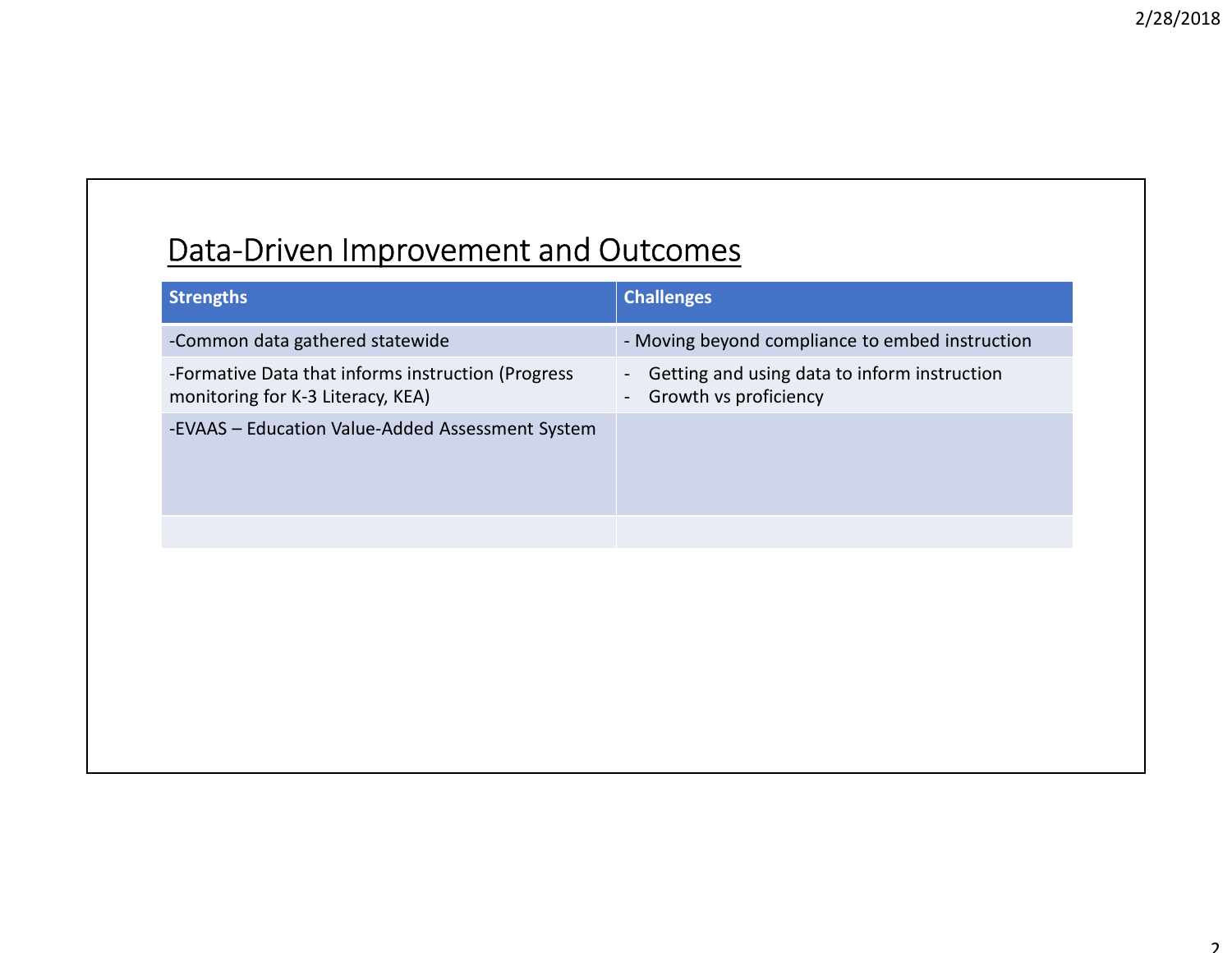#### Teacher and Administrator Preparation and Effectiveness

| Teacher and Administrator Preparation and Effectiveness                                  |                                                                                      |  |
|------------------------------------------------------------------------------------------|--------------------------------------------------------------------------------------|--|
|                                                                                          |                                                                                      |  |
| <b>Strengths</b>                                                                         | <b>Challenges</b>                                                                    |  |
| Reading Research to Classroom Practice (RRtCP),<br>through exceptional children division | Support to strengthen early childhood knowledge<br>in K-12                           |  |
| Literacy Profession Development throughout the<br>state by the K-3 literacy consultants  | Lack of administrator experience in elementary ed<br>$\blacksquare$<br>and literacy. |  |
| Master Literacy Trainer Program (MIT)                                                    | 10 Literacy consultants that service the state K-3rd                                 |  |
| Support for children Birth-3 years old who have<br>visual and hearing impairments        | grade (one consultant in each 9 regions and 1 for<br>the charter schools)            |  |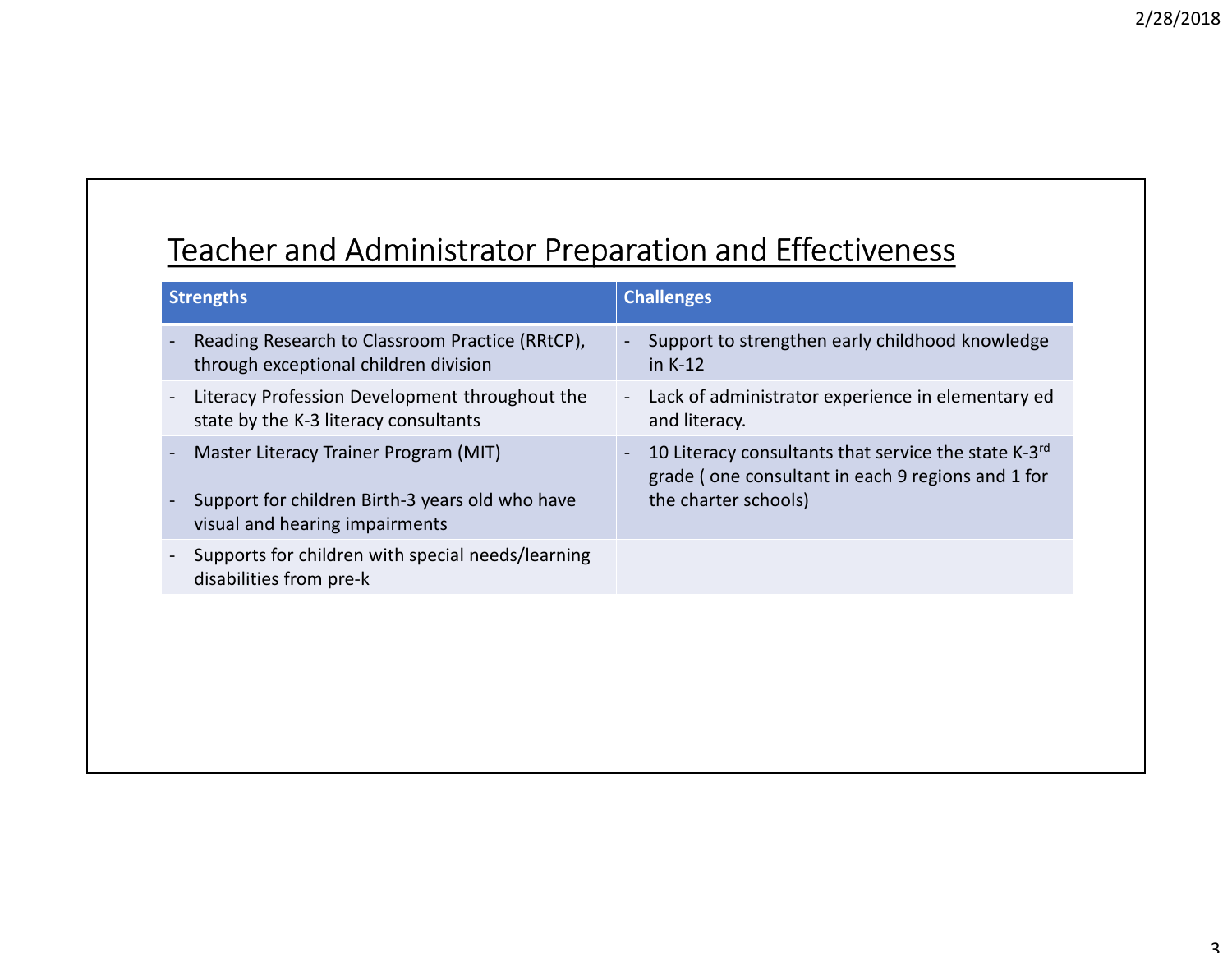# Instruction and Environment

|                                                                                                                                                                                                                                                       |                                                                                                                                            | 2/28/20 |
|-------------------------------------------------------------------------------------------------------------------------------------------------------------------------------------------------------------------------------------------------------|--------------------------------------------------------------------------------------------------------------------------------------------|---------|
|                                                                                                                                                                                                                                                       |                                                                                                                                            |         |
|                                                                                                                                                                                                                                                       |                                                                                                                                            |         |
|                                                                                                                                                                                                                                                       |                                                                                                                                            |         |
| <b>Instruction and Environment</b>                                                                                                                                                                                                                    |                                                                                                                                            |         |
| <b>Strengths</b>                                                                                                                                                                                                                                      | <b>Challenges</b>                                                                                                                          |         |
|                                                                                                                                                                                                                                                       | - Ongoing support to LEA's and teachers to create a<br>system of sustainability for continuous classroom<br>improvement and teacher growth |         |
|                                                                                                                                                                                                                                                       | - The fields understanding of formative assessment                                                                                         |         |
| - Built around developmentally appropriate practice,<br>research and evidence base practice.<br>- Assessment is consciously embedded in instruction<br>13 NC Demonstration Program teachers. Six in<br>$\sim$<br>preschool and seven are kindergarten |                                                                                                                                            |         |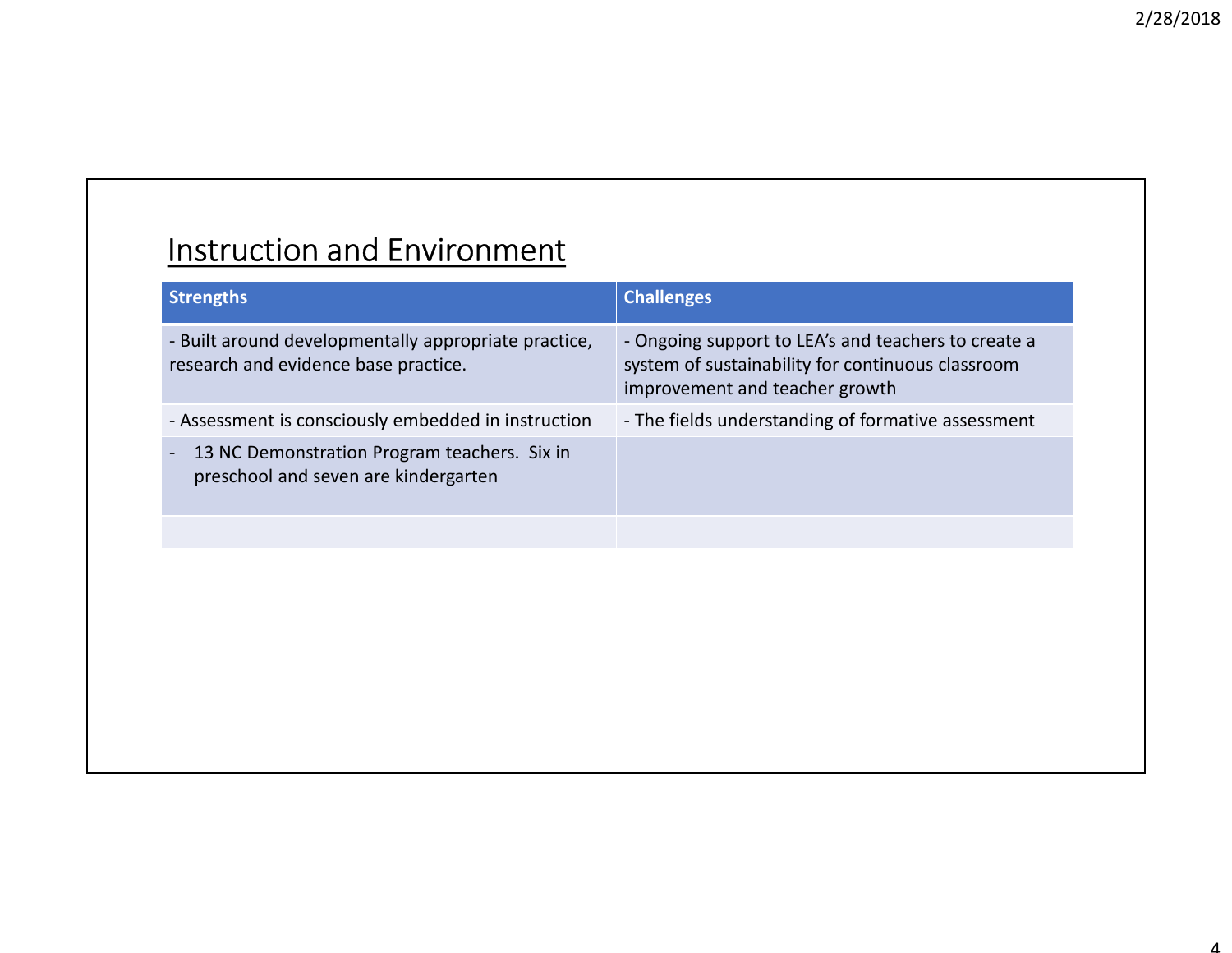## **Transitions and Continuity**

| <b>Transitions and Continuity</b>      |                                                                                        |
|----------------------------------------|----------------------------------------------------------------------------------------|
| <b>Strengths</b>                       | <b>Challenges</b>                                                                      |
| -Read to Achieve                       | - Consistent messaging                                                                 |
| -Tailored professional development     | - Pre-K to K transition                                                                |
| - Mandate for pre-k to k transitioning | - K-3 Literacy underused as a resource for transition<br>from K-3 <sup>rd</sup> grade. |
|                                        |                                                                                        |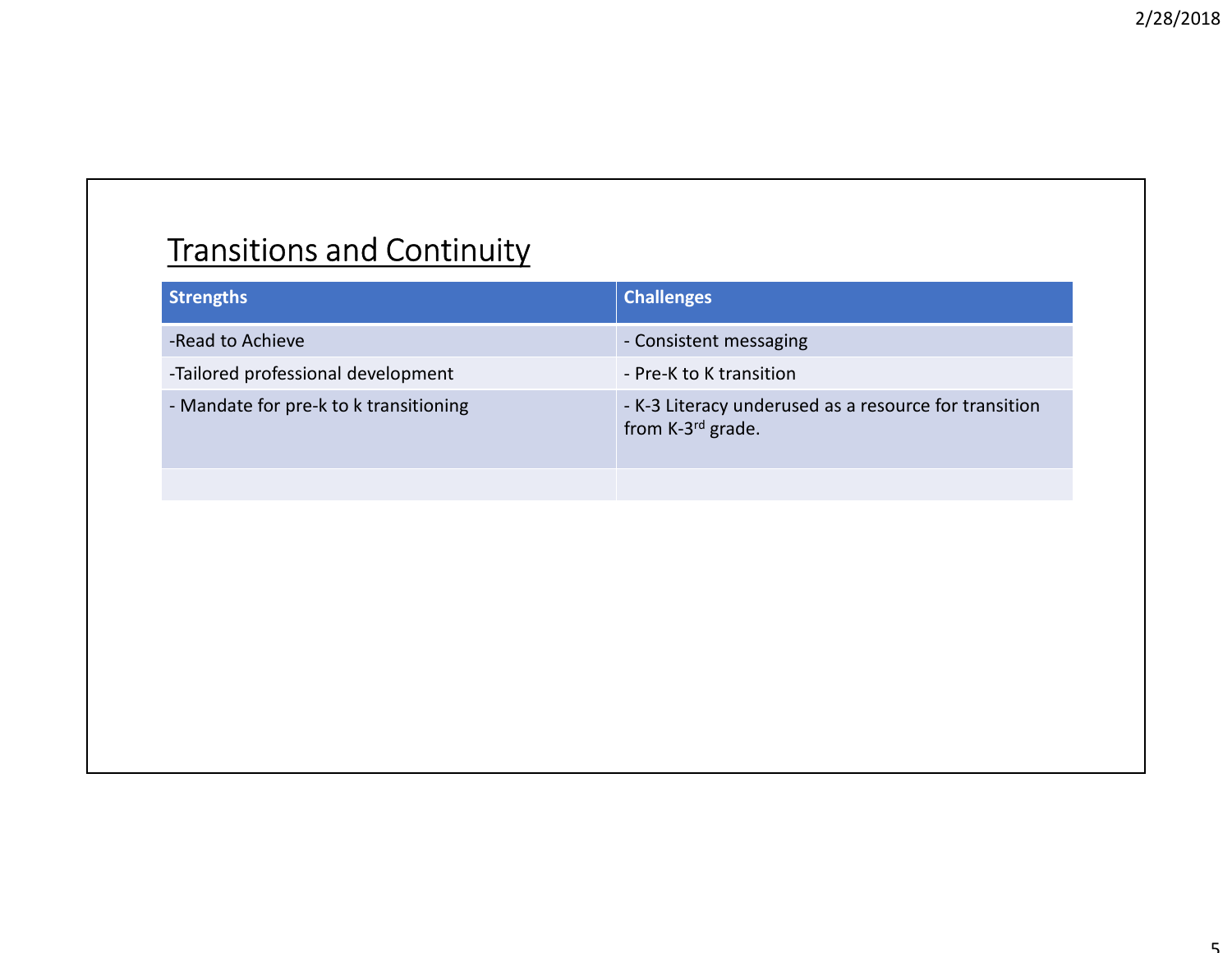## Family Engagement

| <b>Family Engagement</b><br><b>Challenges</b><br><b>Strengths</b><br>- Parent Livebinder and resources<br>- Building consistent parent participation<br>- Parent/family night in schools<br>- Involving families beyond traditional school activities |  | 2/28/201 |
|-------------------------------------------------------------------------------------------------------------------------------------------------------------------------------------------------------------------------------------------------------|--|----------|
|                                                                                                                                                                                                                                                       |  |          |
|                                                                                                                                                                                                                                                       |  |          |
|                                                                                                                                                                                                                                                       |  |          |
|                                                                                                                                                                                                                                                       |  |          |
|                                                                                                                                                                                                                                                       |  |          |
|                                                                                                                                                                                                                                                       |  |          |
|                                                                                                                                                                                                                                                       |  |          |
|                                                                                                                                                                                                                                                       |  |          |
|                                                                                                                                                                                                                                                       |  |          |
|                                                                                                                                                                                                                                                       |  |          |
|                                                                                                                                                                                                                                                       |  |          |
|                                                                                                                                                                                                                                                       |  |          |